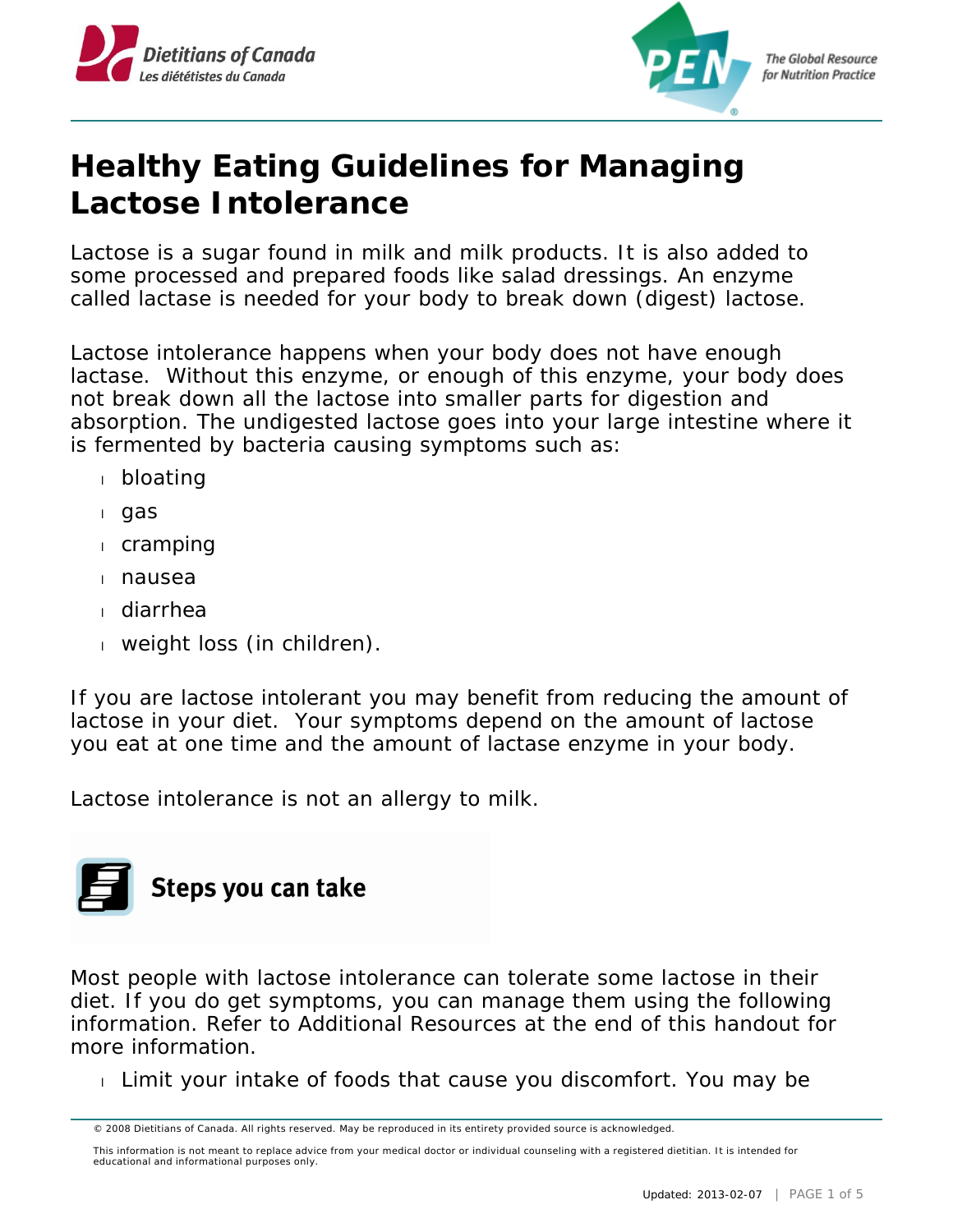



**The Global Resource** for Nutrition Practice

able to tolerate certain lactose-containing foods while other people with lactose intolerance cannot.

- » Eat small amounts of foods or beverages that have lactose with your meals. Lower lactose-containing foods eaten in small amounts (60-125mL or ¼-½ cup) can include:
	- n cottage cheese
	- n hard, aged cheese (cheddar, Swiss, Parmesan)
	- yogurt
	- n chocolate milk
	- n pudding
	- n Sour cream.
- » If these amounts cause you discomfort, eat less.
- Choose lactose-free or foods low in lactose, preferably fortified with calcium, such as:
	- » lactose-hydrolyzed milk (e.g. Lactaid®, Lacteeze®)
	- $\frac{1}{1}$  soy beverage
	- » rice beverage
	- $_1$  casein or soy-based products in place of cheese
	- » yogurts with live bacterial cultures or lactose-reduced yogurts
	- <sup>1</sup> Note: According to *[CFIA](http://www.inspection.gc.ca/food/labelling/food-labelling-for-industry/composition-and-quality-claims/eng/1391025998183/1391026062752?chap=2#s7c2)*, "lactose-free" means that there is no detectable lactose in the food. "Lactose-reduced" means that at least 25% of the lactose in the product has been removed.
- Carefully read food labels and ingredient lists for sources of lactose. The following words on the ingredient list means the product contains lactose:

| milk        | milk solids         | whey           |
|-------------|---------------------|----------------|
| lactose     | curds               | cheese flavour |
| malted milk | non-fat milk solids | buttermilk     |
| cream       | non-fat milk powder |                |

<sup>© 2008</sup> Dietitians of Canada. All rights reserved. May be reproduced in its entirety provided source is acknowledged.

This information is not meant to replace advice from your medical doctor or individual counseling with a registered dietitian. It is intended for educational and informational purposes only.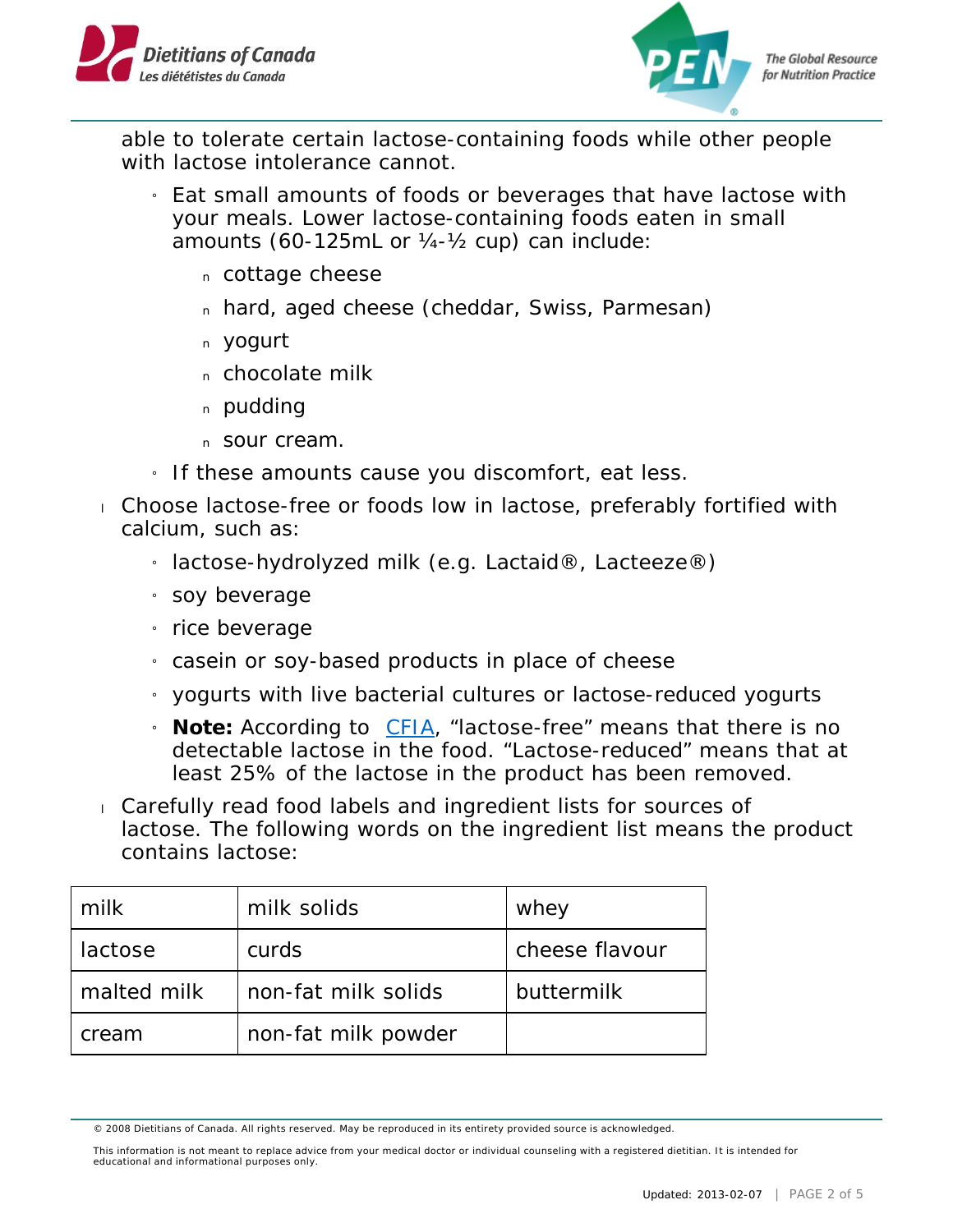



- » **Note:** Products that contain lactic acid, lactalbumin, lactate and casein do not contain lactose.
- Ask your Pharmacist about lactose in your medications; it may not be listed on the label. Your Pharmacist should be able to provide a lactose-free substitute.
- Try lactase enzyme drops, tablets or other products made with these preparations to reduce the lactose in milk or dairy products. Tablets are taken before eating foods that have lactose. Enzyme drops can be added to milk before drinking. For the best results, follow the instructions included with the product or ask your Pharmacist for advice.

## **Special Considerations:**

Many foods that contain lactose are also important sources of calcium and vitamin D. If you avoid lactose-containing foods, you will need to find other sources of these nutrients. The following information will help you to make healthy choices while managing your symptoms.

#### Calcium

Choose canned salmon (with the bones) and sardines, fortified soy and rice beverages, and calcium-fortified fruit juices. Many products are now fortified with calcium carbonate, which can settle to the bottom of the container. Shake these liquids well before use.

Talk to a Registered Dietitian if you are concerned that you are not getting enough calcium from food and if you should take a calcium supplement.

#### **Vitamin D**

Lactose-free sources of vitamin D include fish, liver and egg yolks. For foods that have been fortified with Vitamin D, choose lactose-free soy and rice beverages and non-hydrogenated margarine.



For more information on lactase enzyme drops or lactase-treated products

This information is not meant to replace advice from your medical doctor or individual counseling with a registered dietitian. It is intended for educational and informational purposes only.

<sup>© 2008</sup> Dietitians of Canada. All rights reserved. May be reproduced in its entirety provided source is acknowledged.